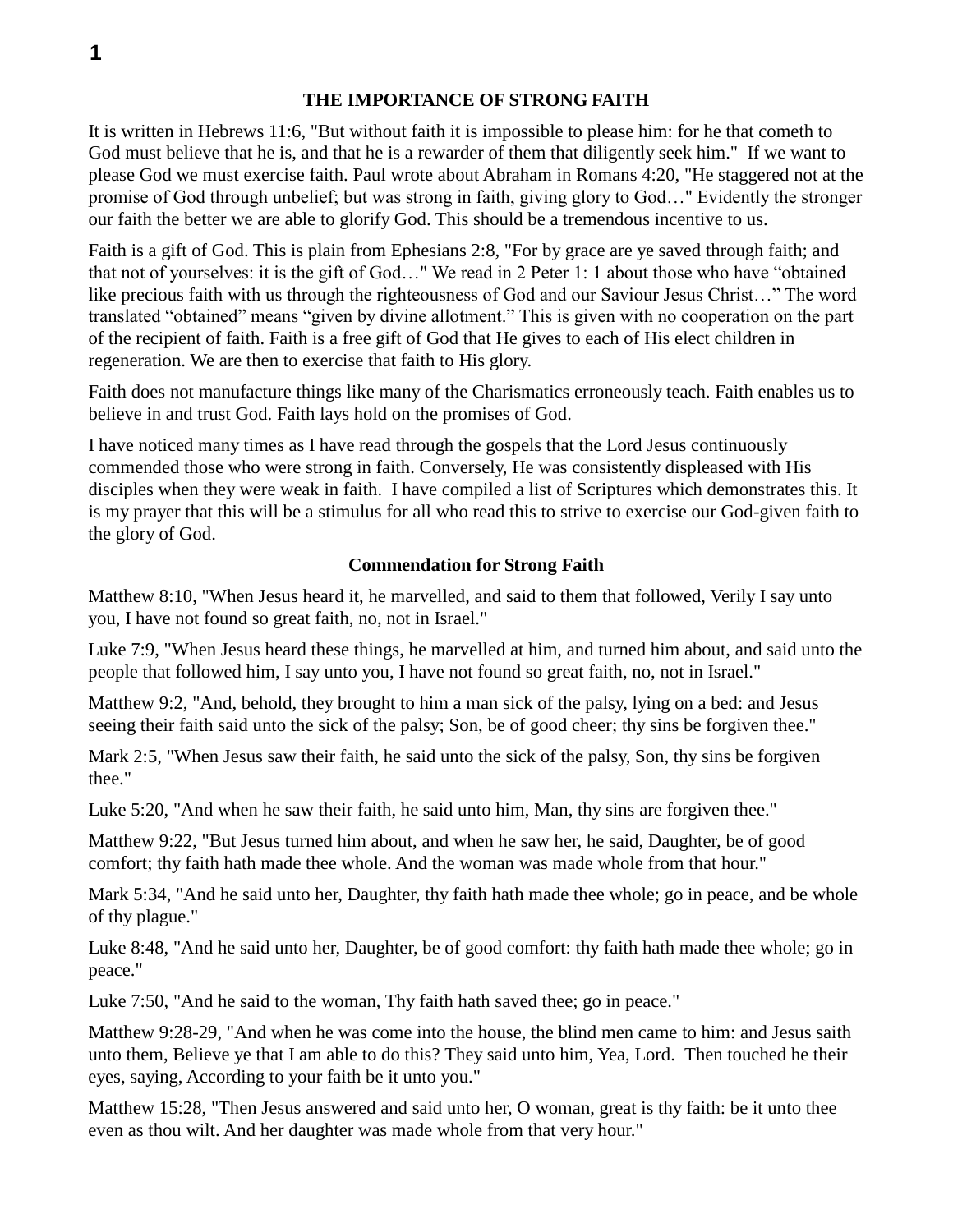Matthew 21:21-22, "Jesus answered and said unto them, Verily I say unto you, If ye have faith, and doubt not, ye shall not only do this which is done to the fig tree, but also if ye shall say unto this mountain, Be thou removed, and be thou cast into the sea; it shall be done. And all things, whatsoever ye shall ask in prayer, believing, ye shall receive."

Mark 11:22-24, "And Jesus answering saith unto them, Have faith in God. For verily I say unto you, That whosoever shall say unto this mountain, Be thou removed, and be thou cast into the sea; and shall not doubt in his heart, but shall believe that those things which he saith shall come to pass; he shall have whatsoever he saith. Therefore I say unto you, What things soever ye desire, when ye pray, believe that ye receive them, and ye shall have them."

Mark 10:52, "And Jesus said unto him, Go thy way; thy faith hath made thee whole. And immediately he received his sight, and followed Jesus in the way."

Luke 18:42, "And Jesus said unto him, Receive thy sight: thy faith hath saved thee."

## **Rebuke for Weak Faith**

Matthew 6:30, "Wherefore, if God so clothe the grass of the field, which to day is, and to morrow is cast into the oven, shall he not much more clothe you, O ye of little faith?"

Matthew 8:23-26, "And when he was entered into a ship, his disciples followed him. And, behold, there arose a great tempest in the sea, insomuch that the ship was covered with the waves: but he was asleep. And his disciples came to him, and awoke him, saying, Lord, save us: we perish. And he saith unto them, Why are ye fearful, O ye of little faith? Then he arose, and rebuked the winds and the sea; and there was a great calm."

Mark 4:40, "And he said unto them, Why are ye so fearful? how is it that ye have no faith?"

Luke 8:25, "And he said unto them, Where is your faith? And they being afraid wondered, saying one to another, What manner of man is this! for he commandeth even the winds and water, and they obey him."

Matthew 14:31, "And immediately Jesus stretched forth his hand, and caught him, and said unto him, O thou of little faith, wherefore didst thou doubt?"

Matthew 16:8, "Which when Jesus perceived, he said unto them, O ye of little faith, why reason ye among yourselves, because ye have brought no bread?"

Matthew 17:20-21, "And Jesus said unto them, Because of your unbelief: for verily I say unto you, If ye have faith as a grain of mustard seed, ye shall say unto this mountain, Remove hence to yonder place; and it shall remove; and nothing shall be impossible unto you. Howbeit this kind goeth not out but by prayer and fasting."

Mark 9:19, "He answereth him, and saith, O faithless generation, how long shall I be with you? how long shall I suffer you? bring him unto me."

Luke 9:41, "And Jesus answering said, O faithless and perverse generation, how long shall I be with you, and suffer you? Bring thy son hither."